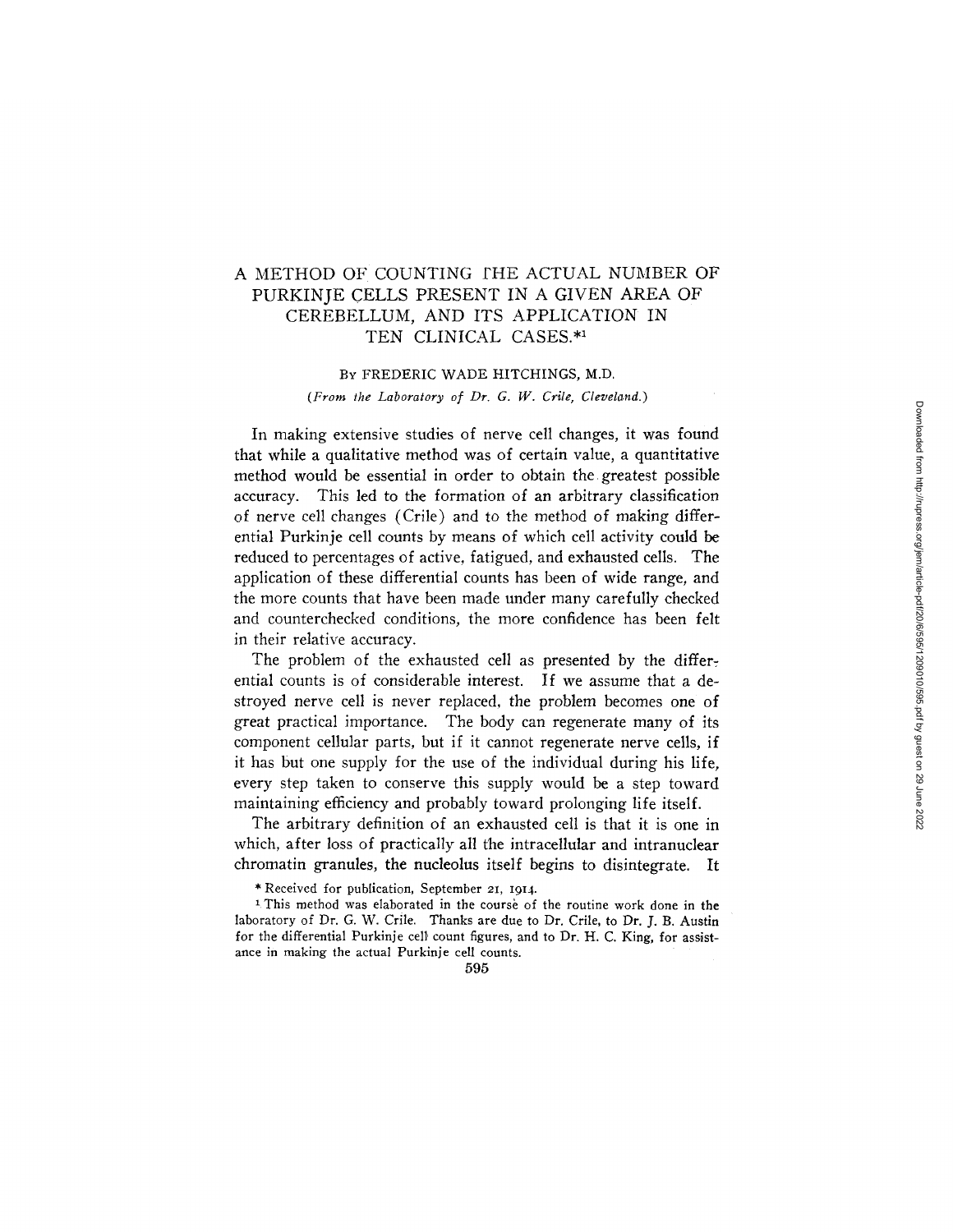is not known absolutely that a cell in such a condition cannot recuperate, but there is little doubt but that this is so. Beginning nucleolar disintegration is the first stage of exhaustion. With increasing disintegration or disappearance of the nucleolus the major structural changes occur, from rupture and disappearance of the nucleus down to rupture and disappearance of the entire cell.

The assumption is that an exhausted cell in any stage of exhaustion is a dying cell which cannot be recuperated. What becomes of the exhausted cells? Many observers have found evidence of the removal of nerve cells through phagocytic action, and the consensus of opinion is that the phagocytes are not only derived from the white blood corpuscles but also from the neuroglia cells themselves.

The object of this research is to endeavor to show, by a method of making actual Purkinje cell counts, that the observed facts of cell disappearance are supported by demonstrable numerical losses of the cells themselves. With certain reservations it would be expected that in cerebellar tissue showing very high percentages of exhausted cells there would be a corresponding actual loss of cells. If extreme nerve cell activation were to cause extreme nerve cell exhaustion and death in a short time, it would not be expected that many of the exhausted cells would be removed, but in a severe chronic activation the processes of exhaustion and removal would have time to go on and evidence of removal would be found.

#### THE METHOD FOR MAKING ACTUAL PURKINJE CELL COUNTS.

The method consists in counting, with the help of a mechanical stage, the number of Purkinje cells found in 300 fields of the size made by using a No. 2 ocular and No. 5 objective (Zeiss). This can readily be done owing to the linear arrangement of the cells, it being easy to estimate the distance equivalent to the diameter of a field when counting the cells in the angles made by the cerebellar folds. When the cell row is straight it is made to lie in a diameter of the field so as to include as many cells as possible. By following the margins of the cerebellar folds a count begun in one corner of a section can be made to cover the entire section without covering the same area twice. The sections should be of uniform thickness, preferably five microns, and of such a size that an entire count can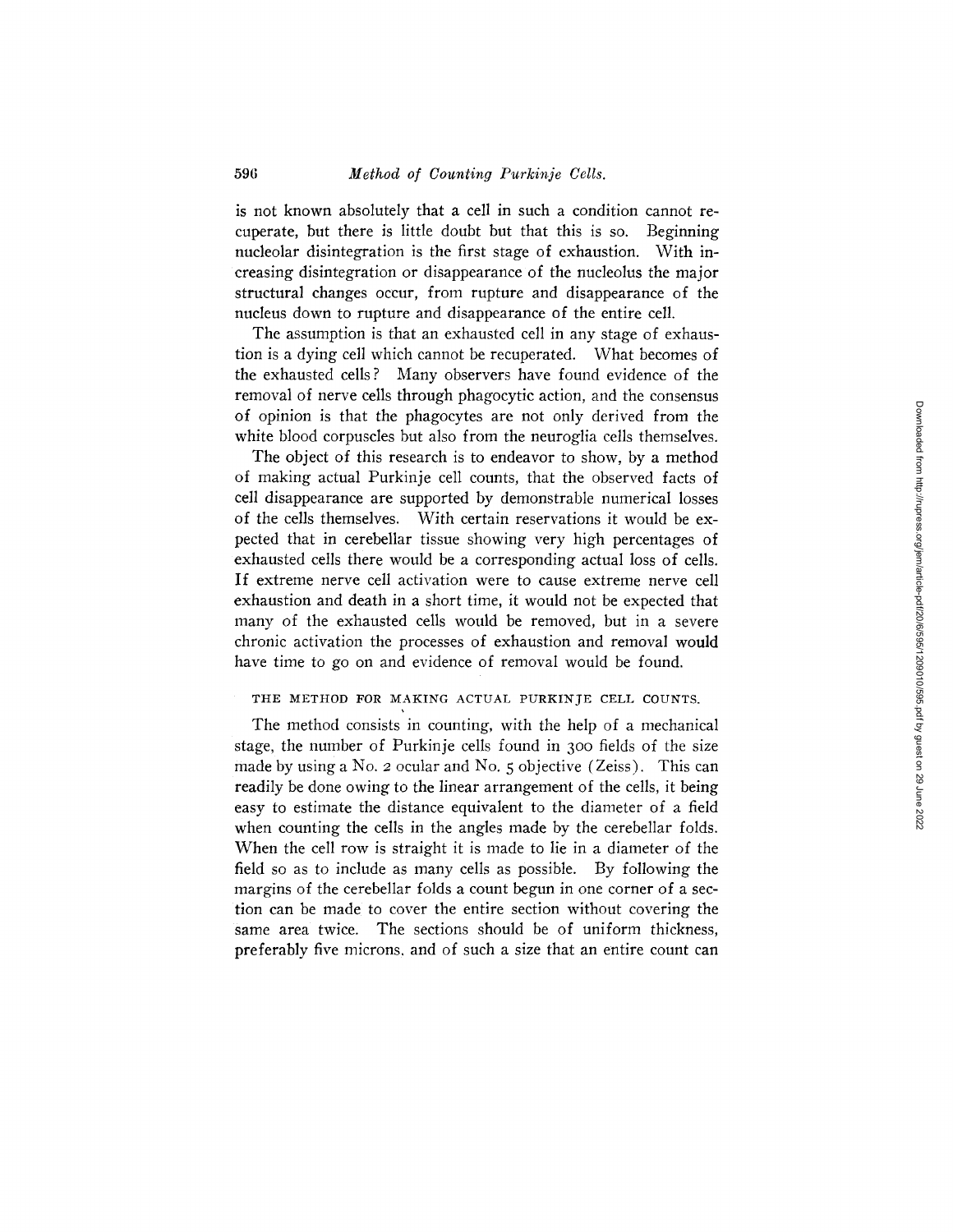**be made-from one section, or else sections not subjacent should be taken if more than one has to be used.** 

**After counting the cells in the row in a given field the slide is moved exactly one field away, and so on until three hundred fields have been counted, thus covering what is arbitrarily considered to be a large enough area to give a fair idea of the number of cells present, and giving a definite basis for comparison of material from different individuals.** 

### **APPLICATION OF THE METHOD.**

**In applying this method to animals it was found that there was too much variation among normal animals to establish a standard without more labor than could be given at the time (over IOO, ooo cells were counted). From human brains ten counts were made** 

| <b>ACTUAL No. PURKINJE</b><br>CHLLS IN 300 ½ FIELDS | 500                      | 600                                                                        | 700 | 800 | 900 | 1000 |
|-----------------------------------------------------|--------------------------|----------------------------------------------------------------------------|-----|-----|-----|------|
| NORMAL MAN                                          | ¤ 2%                     |                                                                            |     |     |     |      |
| <b>STREPTOCOCCEMIA</b><br>*1134                     | 그 5%                     |                                                                            |     |     |     |      |
| <b>PARATYPHOID</b><br>*1285                         | $\equiv$ 12%             |                                                                            |     |     |     |      |
| <b>EMPYEMA</b><br>* 1100                            | $-13\%$                  |                                                                            |     |     |     |      |
| <b>EXOPH. GOITRE</b><br>$*1211$                     | <b>ENTERTAINMENT 28%</b> |                                                                            |     |     |     |      |
| EXOPH. GOITRE<br>* 1131                             |                          | <b><i>MARGARETA 31%</i></b>                                                |     |     |     |      |
| TYPHOID<br>$*1142$                                  |                          | <b>ENGINEERING CONSUMING STAR 45%</b>                                      |     |     |     |      |
| <b>EXOPH. GOITRE</b><br>$*1131$                     |                          | <b>Excessive Contract of Apple 2014</b> 49%                                |     |     |     |      |
| <b>ACIDOSIS</b><br>$*1522$                          |                          | <b>NEWS SECOND DESCRIPTION OF SALE</b>                                     |     |     |     |      |
| <b>EPITHELIOMA</b><br>$*1120$                       |                          | <b>SUPPORT OF THE REAL PROPERTY AND THE TANK TO AN ARTICLE AND CONTROL</b> |     | 57% |     |      |
|                                                     |                          |                                                                            |     |     |     |      |

**TExt-FiG. I. The relation between the number of Purkinje cells of all kinds, as shown by actual cell counts, and the number of exhausted Purkinje cells, as shown by differential Purkinje cell counts.** 

The black lines represent actual counts, while the stippled lines represent the percentages of exhausted cells. Marked actual cell loss is shown only in **the cases in which large percentages of exhausted cells were present.**